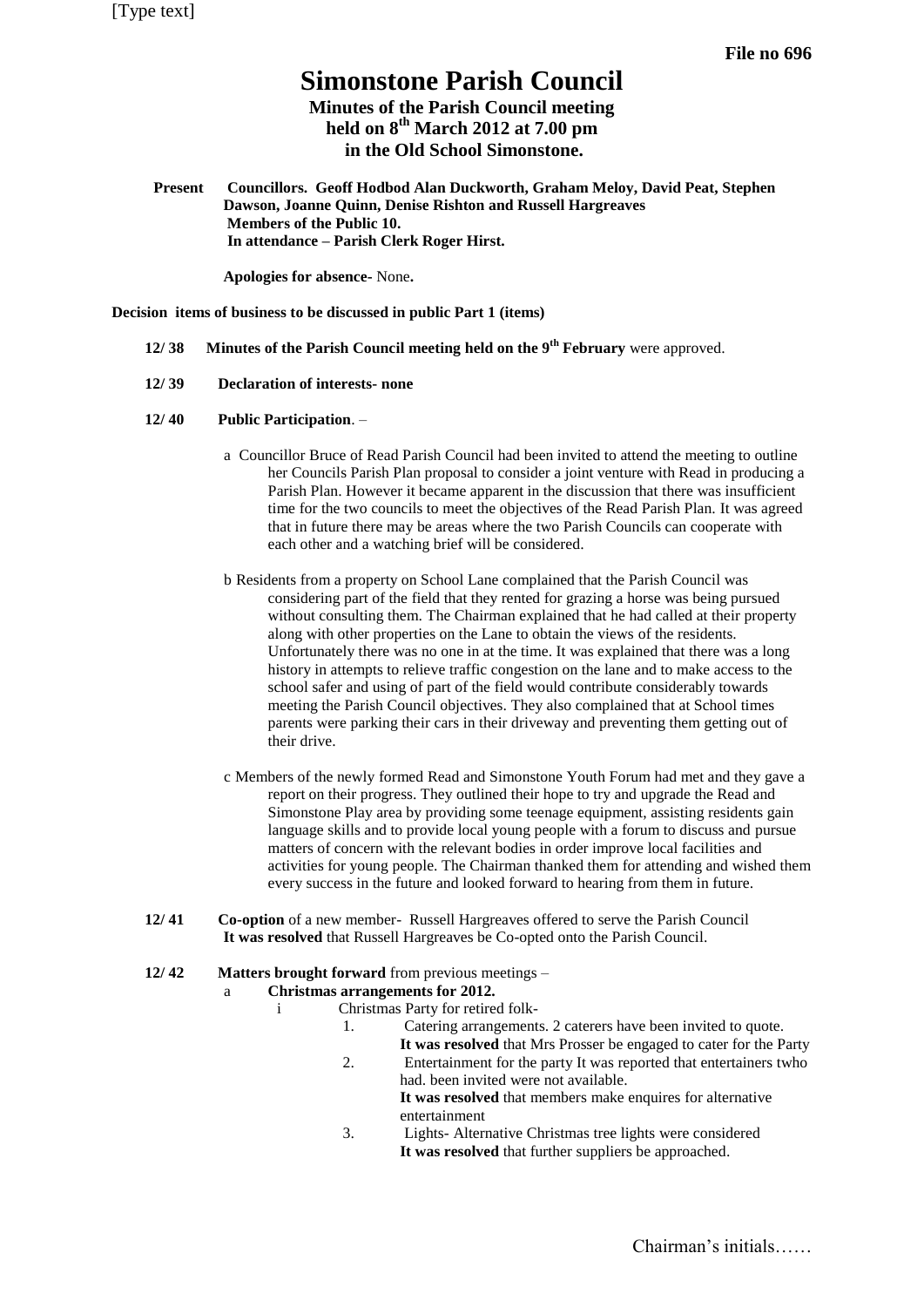#### b **SID –**The Clerk reported that

- i **Sabden Parish Council** had presented the invoice for the trial period first 3 months of hiring and positioning the SID.
	- **It was resolved that** the arrangement should be confirmed to continue for the next 12 months.
- ii Installation of new mounting plates. The officers responsible for Highway and Street Lighting have approved in principle that suitable sites can be found for the SID to be positioned .

**It was resolved** that the Clerk be authorised to have the plates installed at a cost of no more than £200.

## **12/ 43 LALC- Training -** Training Course.

**It was resolved that Coun** David Peat should attend the Chairmanship Course at a cost of £25.00. and that Stephen Dawson should attend the Councillors training Courses on the  $7<sup>th</sup>$  and 14<sup>th</sup> July ata cost of £60.

#### **Working Party reports**

#### a **Notice boards** –

- i Quotation for the type and final locations for notice boards was considered. **It was resolved** that the Stork car park notice board be repositioned in the Parish Garden and a suitable wooden Notice board be purchased for installing on the Wall of the Stork hotel.
- b **Jubilee Celebrations –**A report was given that numerous activities and events were being arranged for the celebrations. There is a need for volunteers to help in organising the activities

**It was resolved to** note the report **.**

#### c **School Lane** –

- i To consider the School Risk Assessment concerning the Travel to School Plan especially the use of the Garden crossing point.
- ii To consider Councillor Duckworth's proposal that the Parish Council offer to rent the land adjacent to the School until such times as it is required by the School for expansion. (a copy of the proposal has been emailed to members).
- b **Governance Panel –** to consider and approve an amendment to the Parish Council Risk Assessment.

### c **Parish Plans** –

i A report on the Parish Plan Working Group was received and the working Group were considering the Simonstone Parish Plan briefing document and the Read Parish Plan. They were hoping to produce a programme to allow members of the community to assist in the development of the plan. **It was resolved** to note the report. and to hold a meeting of the working Group at the Higher Trapp on  $26<sup>th</sup>$  March.

#### **12/ 49 Planning Applications.**

| Application number<br>3/2012/0109 30/01/2012 | <b>Officer: : Claire Booth 01200 414493</b>                                                                | Grid Reference 377970 434223 |  |
|----------------------------------------------|------------------------------------------------------------------------------------------------------------|------------------------------|--|
| Address                                      | The Barn Dean Top Whalley Road Simonstone Lancashire                                                       |                              |  |
| Proposal                                     | Repositioning and replacement of existing roof windows to rear elevation.<br>Applications for full consent |                              |  |
| Parish Council                               | No objections                                                                                              |                              |  |
| <b>RVBC</b>                                  | Recommended for approval                                                                                   |                              |  |